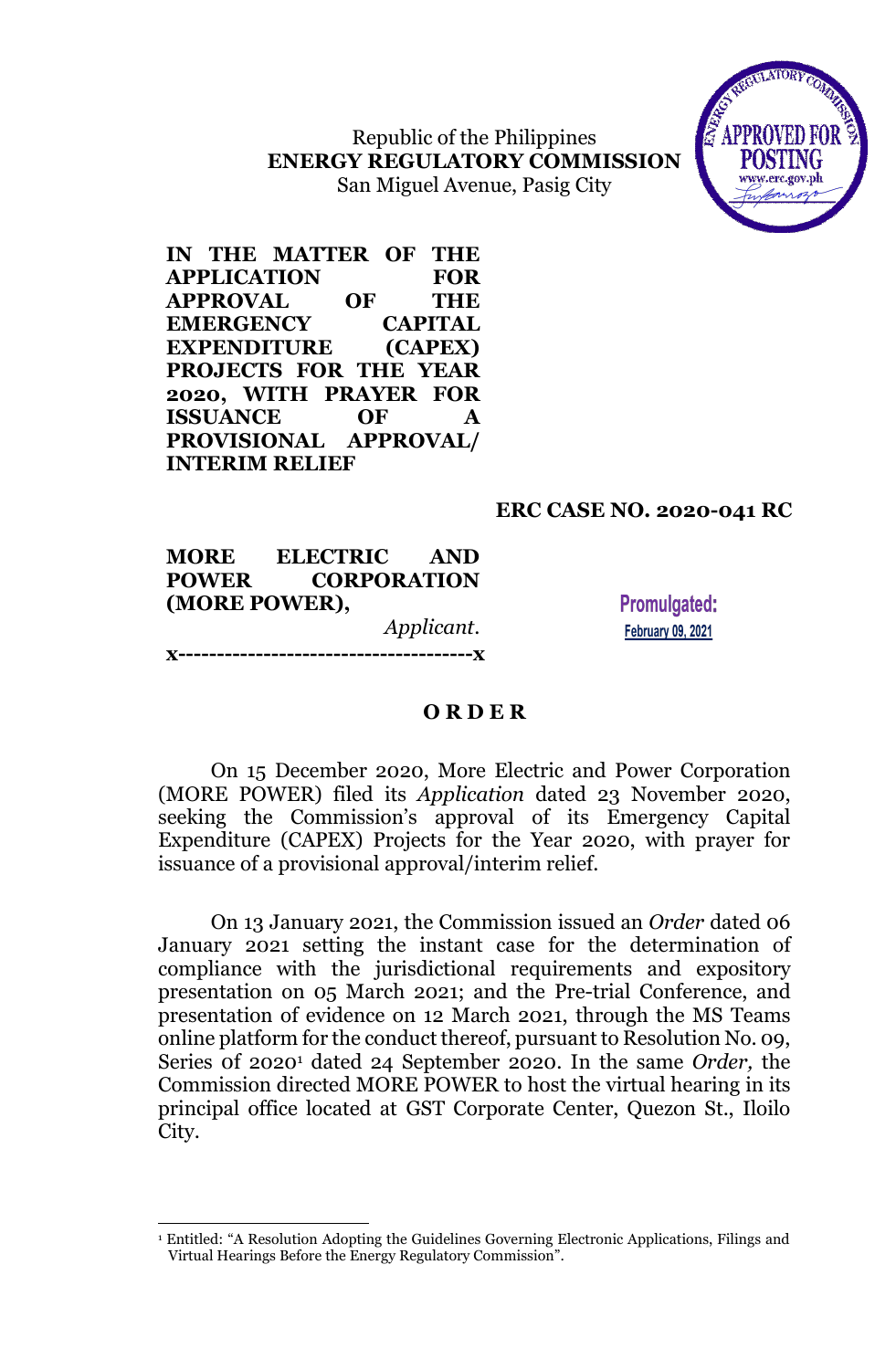# **ERC CASE NO. 2020-041 RC ORDER/26 JANUARY 2021 PAGE 2 OF 7**

However, on 14 January 2021, MORE POWER filed *via*  electronic mail a *Motion to Change Venue (For the Hosting of the Virtual Hearing on 5 and 21 March 2021)* (Motion) wherein it prayed that the venue of the virtual hearings be changed from its principal office to the new venue at the **Hotel Del Rio located at M.H. del Pilar St., Molo, Iloilo City**, which also currently serves as its satellite customer receiving office. MORE POWER manifested in the said *Motion* that the change in the venue is to assure unimpaired public participation while at the same time to ensure that public health safety protocols for the public and its personnel are observed in accordance with the community quarantine guidelines as required by the Commission.

Having found the foregoing *Motion* in order, the Commission hereby grants same. Accordingly, the venue of the virtual hearings to be hosted by MORE POWER is hereby changed from the original venue at its principal office located at GST Corporate Center, Quezon St., Iloilo City to the new venue at the **Hotel Del Rio located at M.H. del Pilar St., Molo, Iloilo City.**

**IN VIEW OF THE FOREGOING**, the Commission hereby reiterates the hearing of the instant *Application* for the determination of compliance with the jurisdictional requirements, expository presentation, Pre-trial Conference, and presentation of evidence on the following dates and online platform for the conduct thereof, pursuant to Resolution No. 09, Series 0f 2020<sup>2</sup> dated 24 September 2020:

| Date                                                                              | <b>Platform</b>                  | <b>Activity</b>                                                                                         |
|-----------------------------------------------------------------------------------|----------------------------------|---------------------------------------------------------------------------------------------------------|
| <b>05 March 2021</b><br>(Friday) at nine o'clock<br>in the morning<br>(9:00 A.M.) | <b>Microsoft</b><br><b>Teams</b> | Determination of<br>compliance with<br>jurisdictional<br>requirements and<br>expository<br>presentation |
| <b>12 March 2021</b><br>(Friday) at nine o'clock<br>in the morning<br>(9:00 A.M.) | <b>Microsoft</b><br><b>Teams</b> | <b>Pre-Trial Conference</b><br>and Presentation of<br>Evidence                                          |

Accordingly**,** MORE POWER is hereby directed to host the virtual hearing at the new venue at the **Hotel Del Rio located at M.H. del Pilar St., Molo, Iloilo City**, as the designated venue for the conduct thereof, and ensure that the same is open to the public and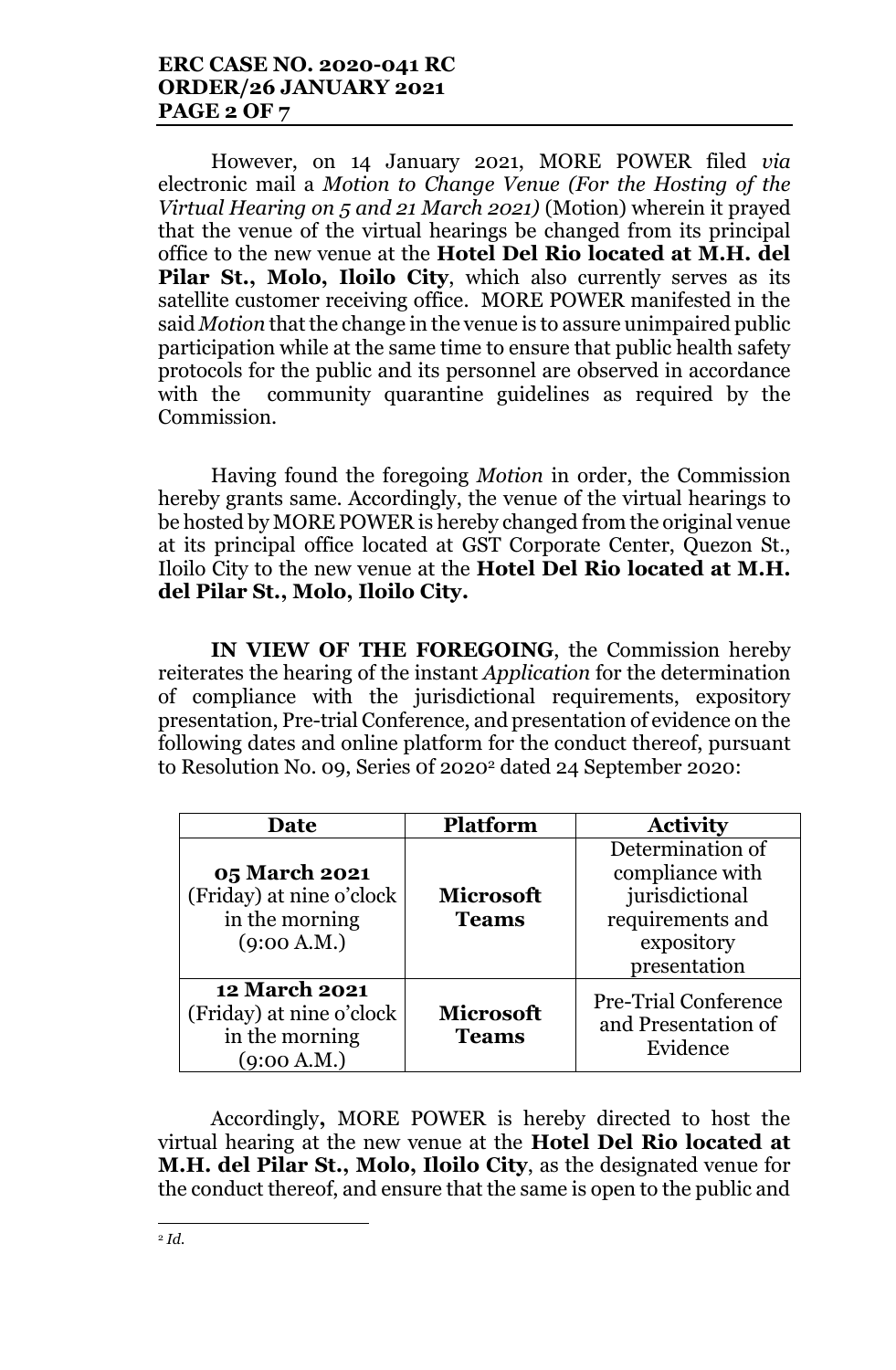the community quarantine guidelines are observed at all times. Moreover, Applicant shall guarantee that, during the conduct of the expository presentation, the participation of the public shall not be impaired.

Relative thereto, MORE POWER is hereby directed to:

- 1) Cause the publication of the attached *Notice of Virtual Hearing* in two (2) newspapers of nationwide circulation in the Philippines at its own expense, twice (2x) within two (2) successive weeks, the dates of publication not being less than seven (7) days apart, and the date of the last publication to be made not later than ten (10) days before the date of the scheduled initial hearing;
- 2) Furnish with copies of this *Order* and the attached *Notice of Virtual Hearing* the Office of the Provincial Governor of the Province of Iloilo, the City Mayor of Iloilo, and the Local Government Unit (LGU) legislative bodies within MORE POWER's franchise area for the appropriate posting thereof on their respective bulletin boards;
- 3) Inform the consumers within MORE POWER's franchise area, by any other means available and appropriate, of the filing of the *Application*, its reasons therefor, and of the scheduled virtual hearing thereon;
- 4) Furnish with copies of this *Order* and the attached *Notice of Virtual Hearing*, the Office of the Solicitor General (OSG), the Commission on Audit (COA), and the Committees on Energy of both Houses of Congress. They are hereby requested, if they so desire to send their duly authorized representatives and attend the scheduled hearing; and
- 5) Furnish with copies of the *Application* and its attachments all those making requests therefor, subject to reimbursement of reasonable photocopying costs.

Within five (5) calendar days prior to the date of the virtual hearing, MORE POWER must submit to the Commission via electronic mail (e-mail) at <u>docket@erc.ph</u>, and records@erc.gov.ph, copy furnish the Legal Service through  $\frac{\text{legal@erc.ph}}{\text{legal@erc.ph}}$ , the scanned copies of its written compliance with the aforementioned jurisdictional requirements attaching therewith, methodically arranged and duly marked, the following: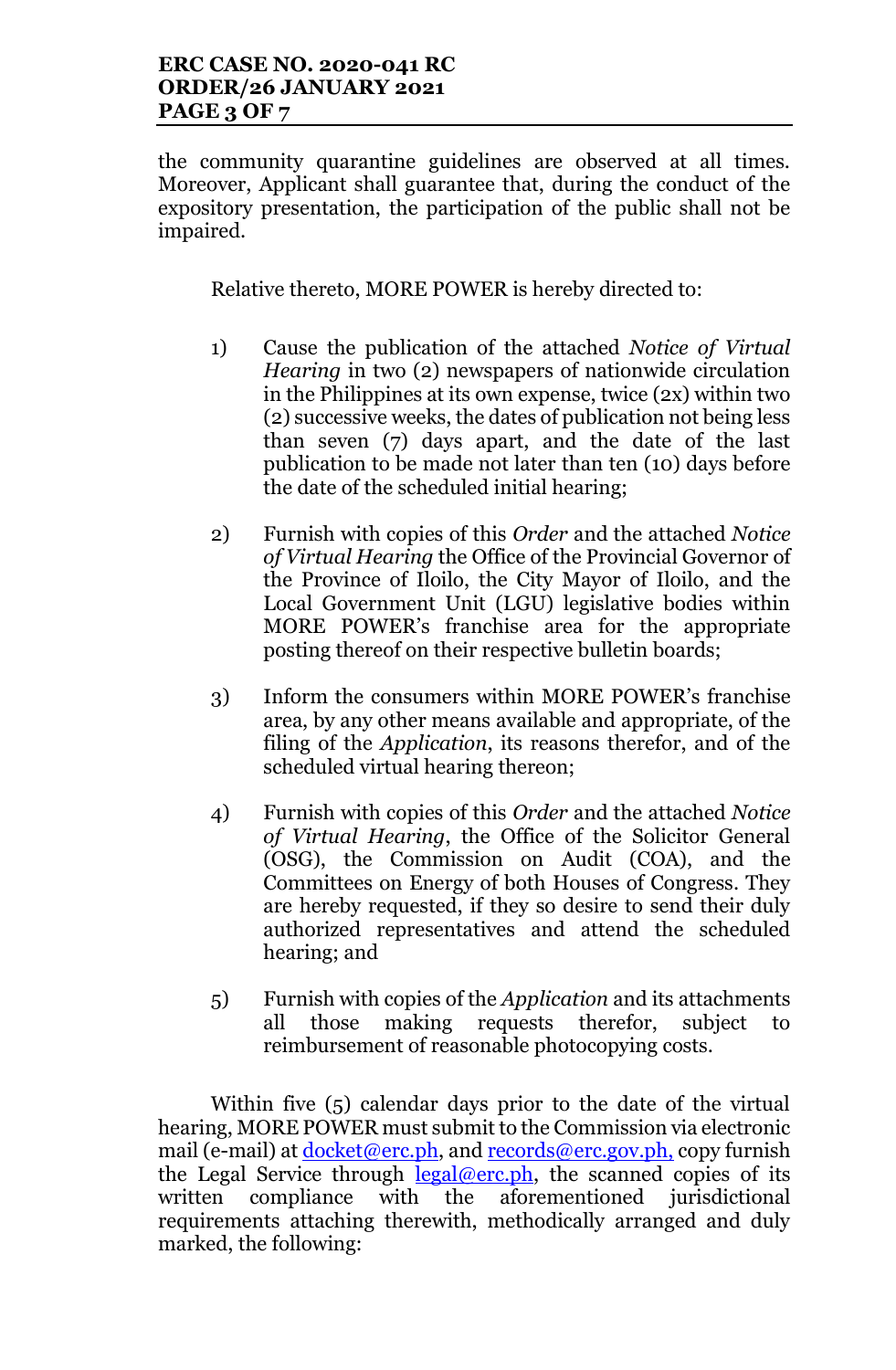- 1) The evidence of publication of the attached *Notice of Virtual Hearing* consisting of affidavits of the Editors or Business Managers of the newspapers where the said *Notice of Virtual Hearing* was published, and the complete issues of the said newspapers;
- 2) The evidence of actual posting of this *Order* and the attached *Notice of Virtual Hearing* consisting of certifications issued to that effect, signed by the aforementioned Governor, Mayors, and LGU legislative bodies or their duly authorized representatives, bearing the seals of their offices;
- 3) The evidence of other means employed by MORE POWER to inform the consumers affected of the filing of the *Application,* its reasons therefor, and of the scheduled hearing thereon;
- 4) The evidence of receipt of copies of this *Order* and the attached *Notice of Virtual Hearing* by the OSG, COA, and the Committees on Energy of both Houses of Congress;
- 5) The evidence of receipt of copies of the *Application* and its attachments by all those making requests therefor, if any; and
- 6) Such other proofs of compliance with the requirements of the Commission.

Moreover, MORE POWER is hereby required to post on its bulletin boards, the scanned copies of the foregoing jurisdictional requirements, together with the newspaper publications and certifications issued by the concerned Offices of the Provincial Governor, Mayor, and Local Legislative Bodies, and to submit proof of its posting thereof.

MORE POWER and all interested parties are also required to submit to the Commission via e-mail at  $d$ ocket@erc.ph, and records@erc.gov.ph, copy furnish the Legal Service through  $\text{legal@erc.ph.}$  at least five (5) calendar days before the date of the scheduled virtual hearing and Pre-trial Conference, their respective Pre-Trial Briefs containing, among others: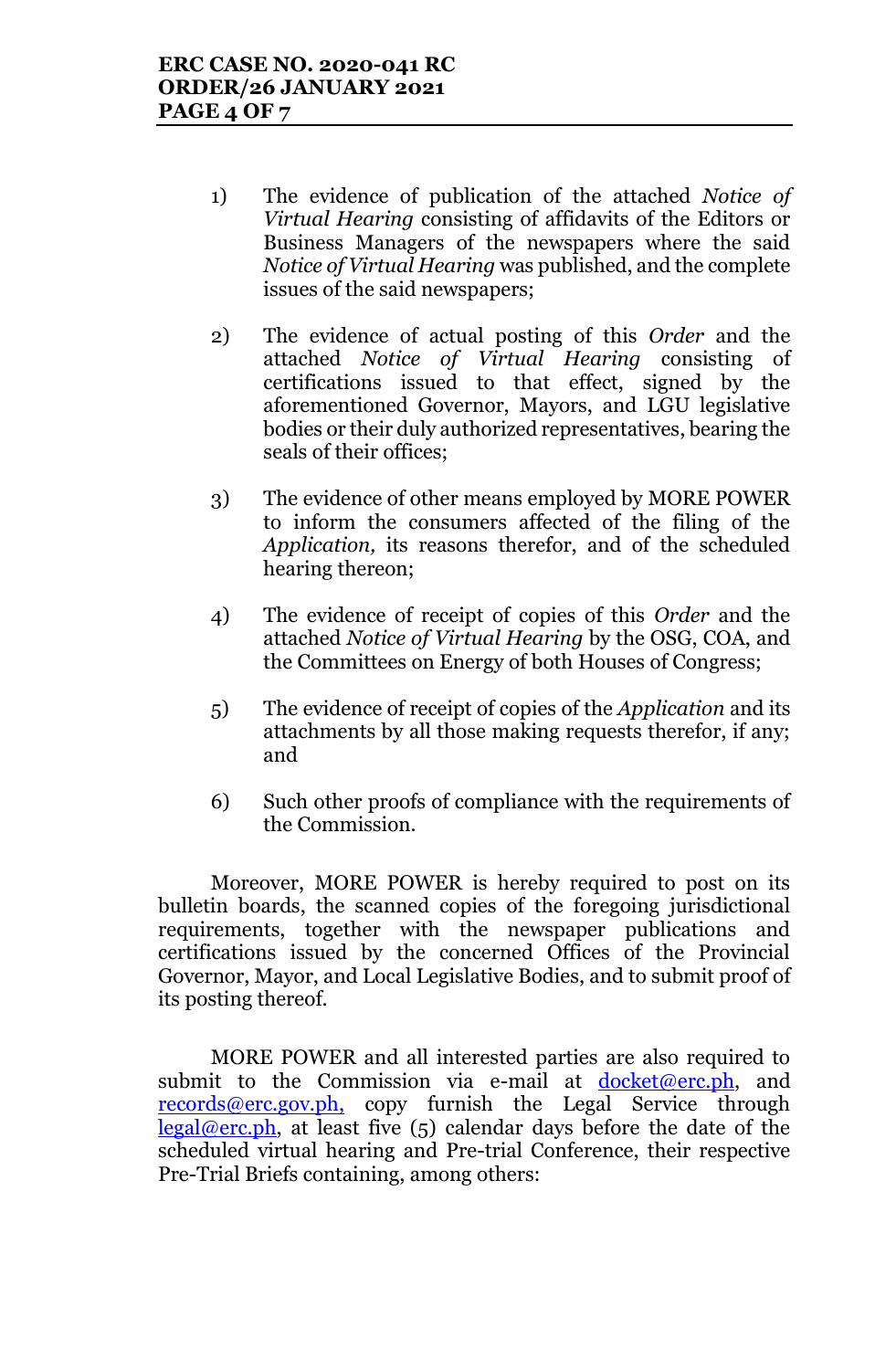- 1) A summary of admitted facts and proposed stipulation of facts;
- 2) The issues to be tried or resolved;
- 3) The documents or exhibits to be presented, stating the purposes and proposed markings therefor, which should also be attached to the Pre-trial Brief; and
- 4) The number and names of the witnesses, with their written testimonies in a Judicial Affidavit form attached to the Pretrial Brief.

MORE POWER must ensure that all the documents or exhibits proposed to be presented have already been duly submitted to the Commission at least five (5) calendar days before the date of the scheduled initial virtual hearing and Pre-trial Conference pursuant to the preceding paragraph.

Failure of MORE POWER to comply with the above requirements within the prescribed period shall be a ground for cancellation of the scheduled hearings, and the resetting of which shall be six (6) months from the said date of cancellation.

MORE POWER must also be prepared to make an expository presentation of the instant *Application*, aided by whatever communication medium that it may deem appropriate for the purpose, in order to put in plain words and explain, for the benefit of the consumers and other concerned parties, the nature of the *Application* with relevant information and pertinent details substantiating the reasons and justifications being cited in support thereof.

MORE POWER is hereby directed to file a copy of its Expository Presentation via e-mail at docket@erc.ph, and records@erc.gov.ph, copy furnish the Legal Service through  $\frac{\text{legal@erc.ph}}{\text{legal@erc.ph}}$ , at least five  $(5)$ calendar days prior to the scheduled virtual hearing. MORE POWER shall also be required, upon the request of any stakeholder, to provide an advance copy of its expository presentation, at least five (5) calendar days prior to the scheduled virtual hearing.

Any interested stakeholder may submit its comments and/or clarifications at least one (1) calendar day prior to the scheduled virtual hearing, via e-mail at <u>docket@erc.ph</u>, and records@erc.gov.ph, copy furnish the Legal Service through legal@erc.ph. The Commission shall give priority to the stakeholders who have duly submitted their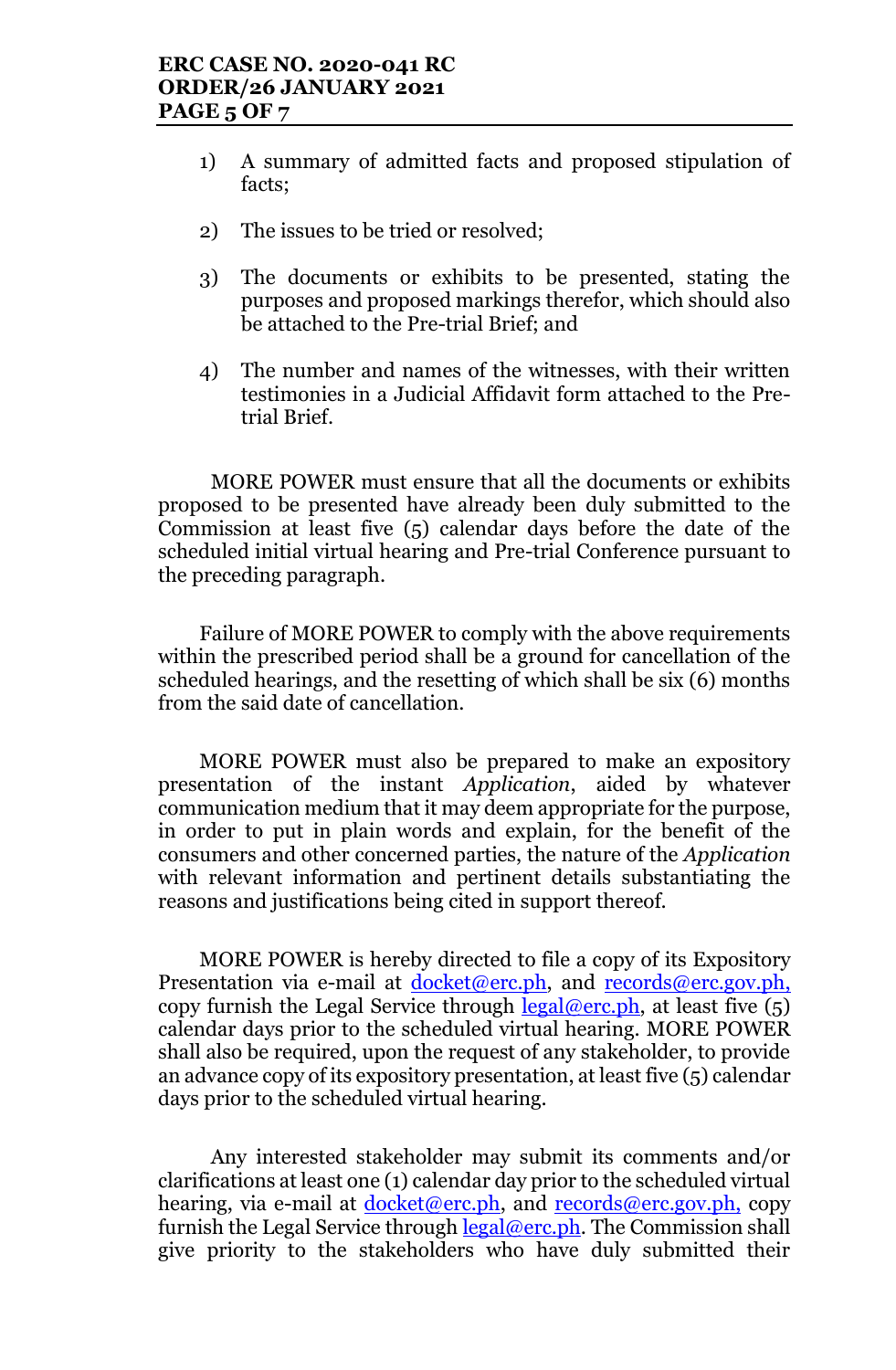respective comments and/or clarifications, to discuss the same and propound questions during the course of the expository presentation.

MORE POWER is hereby directed to submit, either through personal service, registered or ordinary mail/private courier, one (1) set of the original or certified true hard/printed copy/ies of its Jurisdictional Compliance, Expository Presentation, Pre-trial Brief, and Judicial Affidavit/s of witness/es, within five (5) working days from the date that the same were electronically submitted, as reflected in the acknowledgment receipt e-mail sent by the Commission. Similarly, all interested parties who filed their Petition for Intervention or Opposition are required to submit the hard/printed copy thereof within the same period through any of the available modes of service.

Finally, MORE POWER, including its authorized representative/s and witness/es, are hereby directed to provide the Commission, thru  $\frac{\text{legal.virtualhearings@erc.ph}}{\text{#of}}$  with their respective e-mail addresses upon receipt of this *Order*. The Commission will send the access link/s to the aforementioned hearing platform within five (5) working days prior to the scheduled hearings.

## **SO ORDERED.**

Pasig City, 26 January 2021.

**ERC** 

<u> Harry Harry Harry Harry Harry Harry Harry Harry Harry Harry Harry Harry Harry Harry Harry Harry Harry Harry Harry Harry Harry Harry Harry Harry Harry Harry Harry Harry Harry Harry Harry Harry Harry Harry Harry Harry Harr</u> \*AVSTD-2021-02-510-0041\*

 $Offica$ 

FOR AND BY AUTHORITY OF THE COMMISSION:

**AGNES VST DEVANADERA** *Chairperson and CEO*

LS: RCP/LSP/MCCG